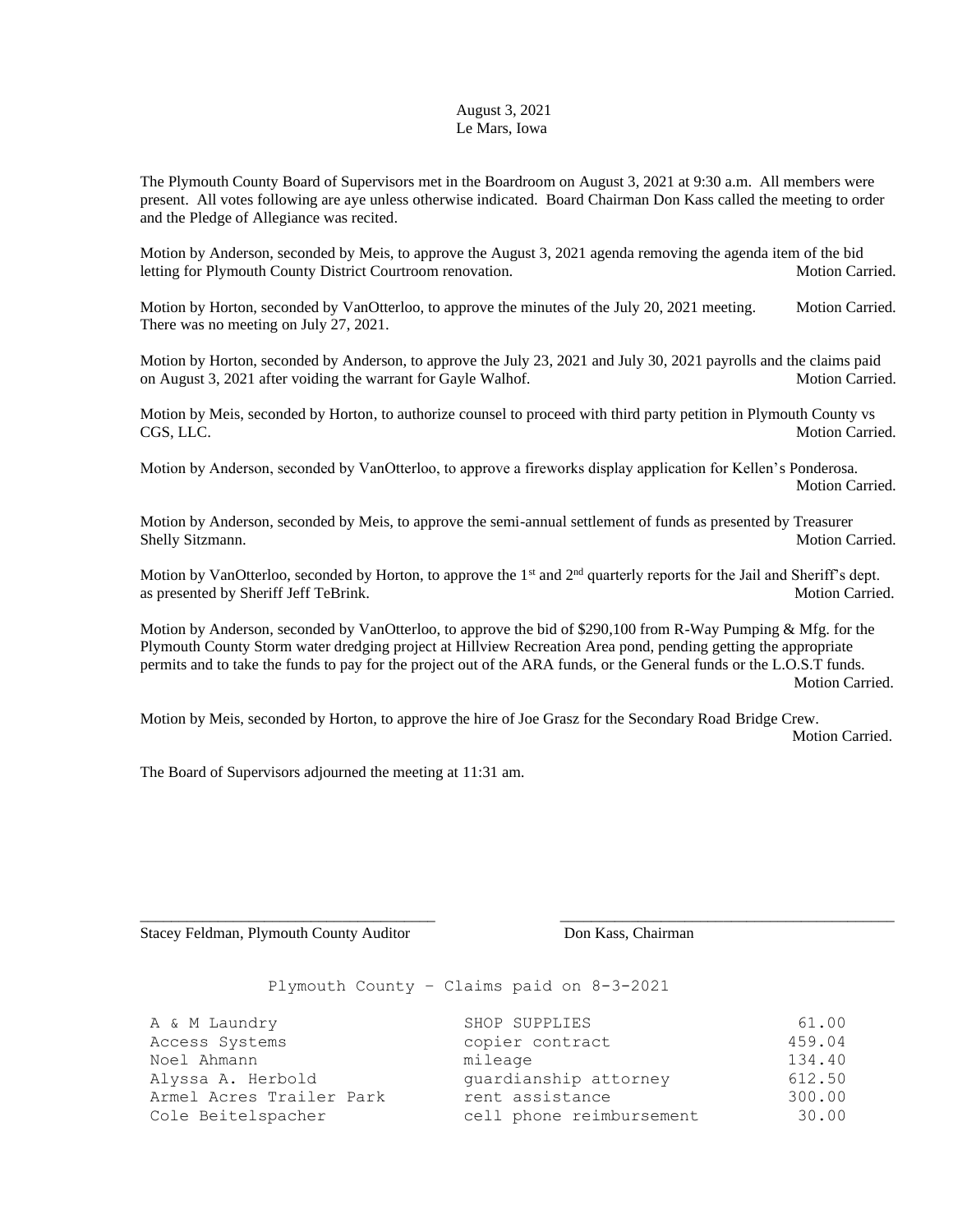| Bentson Pest Control         | pest control              | 100.00   |
|------------------------------|---------------------------|----------|
| Bomgaars                     | supplies                  | 819.07   |
| Bugman Pest & Rodent Control | pest control              | 50.00    |
| Casey's                      | fuel                      | 3979.15  |
| Central Iowa Detention       | Juvenile transport        | 300.00   |
| Century Link                 | phone                     | 16.03    |
| Chemsearch                   | MISCELLANEOUS             | 855.90   |
| Culligan Water               | water                     | 62.54    |
| <b>CWD</b>                   | kitchen supplies          | 2995.57  |
| Diesel Specialties           | OUTSIDE SERVICE           | 498.64   |
| Eakes Inc                    | supplies                  | 840.67   |
| Fastenal                     | supplies                  | 148.31   |
| FORCE America                | PARTS                     | 60.30    |
| Frontier                     | phone                     | 136.45   |
| GCC Alliance Concrete        | PIPE CULVERTS             | 1226.50  |
| Get Branded 360              | uniform                   | 150.00   |
| Gordon Flesch Company        | copier maintenance        | 128.16   |
| Govconnection                | supplies                  | 98.96    |
| Groves Emergency Lighting    | vehicle equipment         | 2000.00  |
| H & H Dirt Work              | <b>BRIDGES</b>            | 6905.00  |
| Hancock Concrete Products    | BOX CULVERTS              | 225.00   |
| HGM Associates               | OUTSIDE ENGINEERING       | 7155.65  |
| Hinton Times                 | PUBLICATIONS              | 11.68    |
| Interstate Battery System    | <b>BATTERIES</b>          | 371.85   |
| Iowa Dept of Revenue         | cabin taxes               | 106.00   |
| Iowa DNR                     | EROSION CONTROL           | 350.00   |
| Iowa One Call                | locate service            | 20.70    |
| ISAC                         | conference                | 210.00   |
| ISAC Multi-County Fund       | SCHOOLS & MEETING FEES    | 210.00   |
| <b>ISCTA</b>                 | conference                | 50.00    |
| Jack's Uniforms              | uniform                   | 69.95    |
| Jensen Motors                | '21 Dodge pickup          | 30717.00 |
| <b>KEMPS</b>                 | kitchen supplies          | 202.90   |
| Kimball-Midwest              | PARTS                     | 340.00   |
| City of Kingsley             | UTILITIES                 | 44.47    |
| Knife River                  | ASPHALT CONCRETE          | 1111.57  |
| Kunkel Cleaning              | cleaning services         | 1720.00  |
| Lampert Lumber               | PARTS                     | 590.19   |
| City of Le Mars              | utilities                 | 178.19   |
| LeMars Daily Sentinel        | subscription/publications | 353.61   |
| Mail Services                | renewal notices           | 911.02   |
| Meyers Brothers              | transport for autopsy     | 575.00   |
| Meylor Chiropractic          | preemployment screening   | 65.00    |
| MidAmerican Energy           | utilities                 | 1114.19  |
| Midwest Lubricants           | oil                       | 376.75   |
| Midwest Wheel                | PARTS                     | 3912.43  |
| David Moller                 | <b>GROUNDS</b>            | 210.00   |
| Ryan Morris                  | Rent assistance           | 300.00   |
| Sharon Nieman                | cell phone allowance      | 30.00    |
| Northern Lights Foodservice  | kitchen supplies          | 1006.84  |
| Northside Glass Service      | OUTSIDE SERVICE           | 100.00   |
| Shawn Olson                  | misc. supplies            | 311.58   |
| One Office Solutions         | supplies/cabinet          | 1850.07  |
| Ply Co Board of Health       | pass thru grant           | 679.58   |
| Ply Co Employees             | health insurance reimb    | 13774.39 |
|                              |                           |          |